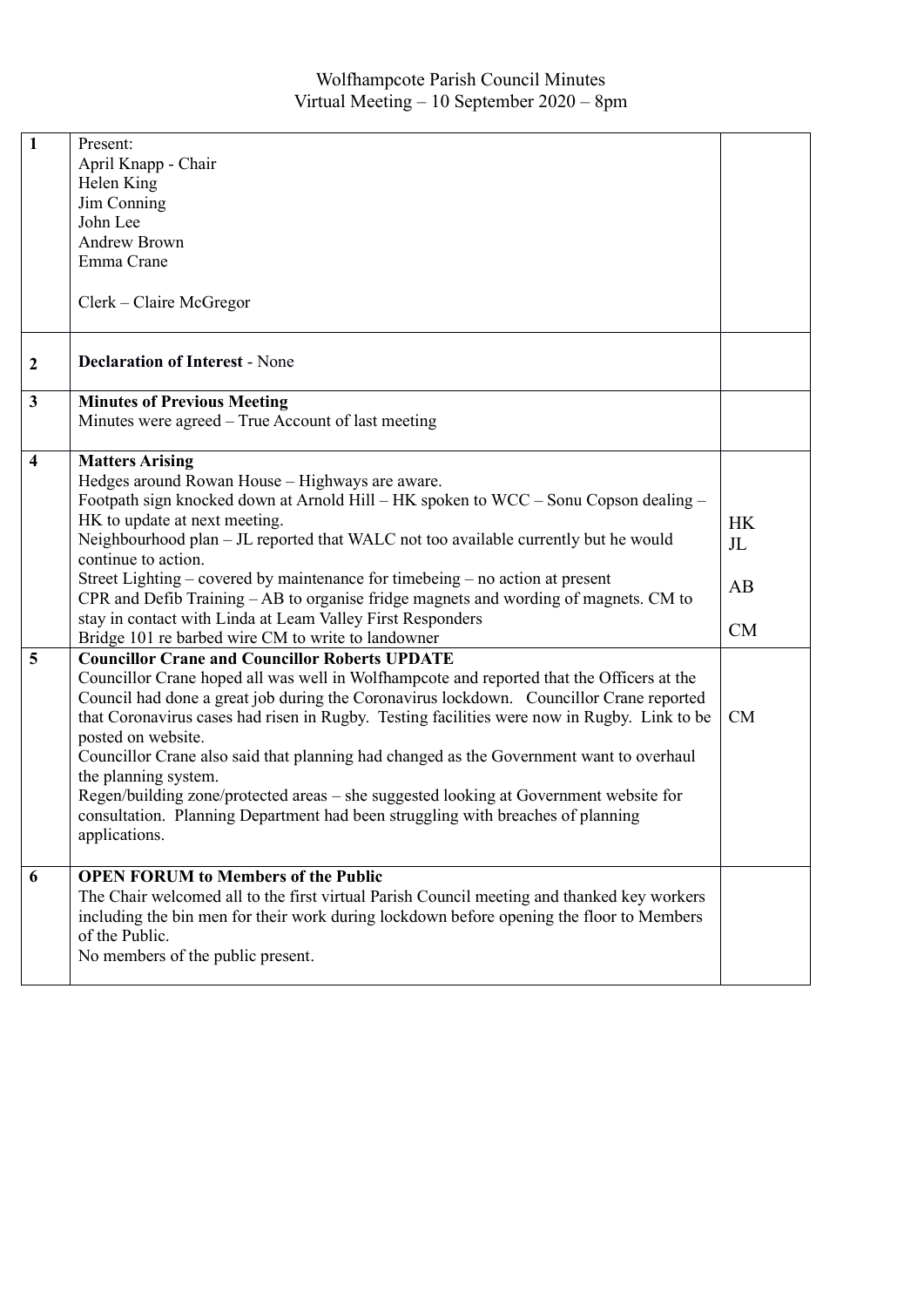|                                            | <b>Planning Details</b>                                                                                                                                                                                                                                                                                                                                                                                                                                     | <b>Status</b>         |             |
|--------------------------------------------|-------------------------------------------------------------------------------------------------------------------------------------------------------------------------------------------------------------------------------------------------------------------------------------------------------------------------------------------------------------------------------------------------------------------------------------------------------------|-----------------------|-------------|
| R19/1534                                   | Paddock Rise, Flecknoe, CV23 8AT<br>Proposed Extension to ground and first<br>floor                                                                                                                                                                                                                                                                                                                                                                         | Approved              |             |
| R20/0283                                   | The Gate, Vicarage Road, Flecknoe<br><b>Erection of Stable Block</b>                                                                                                                                                                                                                                                                                                                                                                                        | Approved              |             |
| R20/0619                                   | The Orchard, Church Hill, Flecknoe<br>Erection of front extension and altera-<br>tions to ground floor                                                                                                                                                                                                                                                                                                                                                      | Application submitted |             |
| R20/0227                                   | <b>Cherry Tree Farm, Nethercote Road</b><br><b>Proposed Demolition of existing</b><br>dwelling and construction of new.                                                                                                                                                                                                                                                                                                                                     | Application submitted |             |
| R20/0626                                   | 2, Hunters Moon, Flecknoe<br><b>Felling of Silver Birch Trees</b>                                                                                                                                                                                                                                                                                                                                                                                           | Application submitted |             |
|                                            | AB to check the router to re-boot.                                                                                                                                                                                                                                                                                                                                                                                                                          |                       | AB          |
| <b>Environment</b>                         |                                                                                                                                                                                                                                                                                                                                                                                                                                                             |                       |             |
| Allotments<br>this looks good.<br>village. | Tap is leaking $-$ JL to repair<br>JL has received an enquiry regarding another allotment that may be required in the Autumn.<br>Allotment equipment is with Sue Thomas<br>Richard Johnson has mowed the top allotment around the fruit trees and it was agreed that<br>Nick Penn informed JL that he was going to clear the allotment near him and has cleared<br>this. Trees have been taken out and a gate erected. Plenty of fruit in that area for the |                       | $J_{\rm L}$ |
| Drainage                                   |                                                                                                                                                                                                                                                                                                                                                                                                                                                             |                       |             |
|                                            | Flooding near the Bentley's house over the last few weeks.<br>It has not flooded near the Grain drier $-$ keep an eye on this area.                                                                                                                                                                                                                                                                                                                         |                       |             |
| Gritting                                   | Map from WCC to be put on website and noticeboard when available.                                                                                                                                                                                                                                                                                                                                                                                           |                       |             |
|                                            |                                                                                                                                                                                                                                                                                                                                                                                                                                                             |                       |             |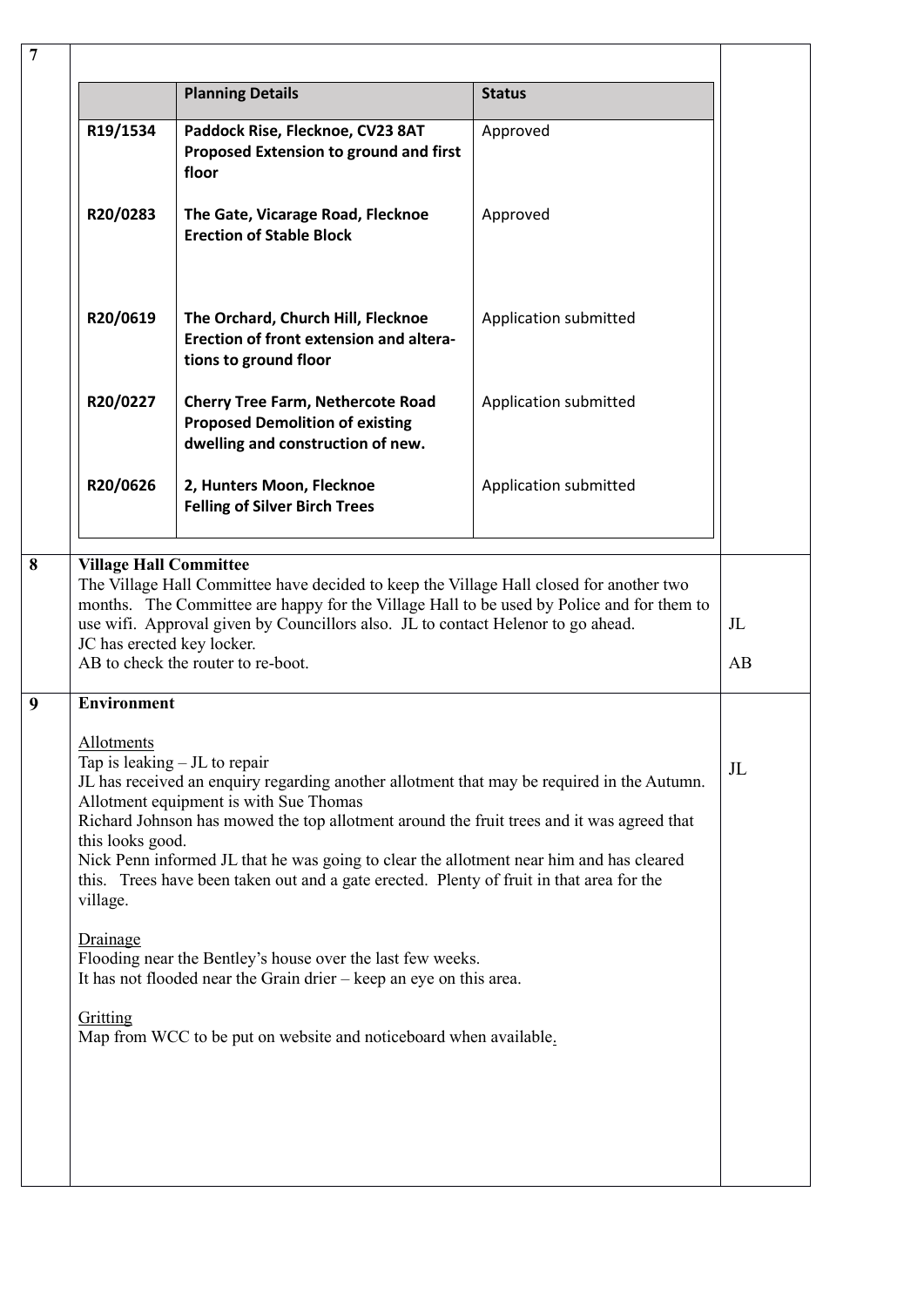|    | <b>Parish Maintenance</b>                                                              |       |
|----|----------------------------------------------------------------------------------------|-------|
| 10 |                                                                                        |       |
|    | Badger Poo along Dark Lane may be mistaken for dog poo.                                |       |
|    | AK to go around with spray paint and AK and CM to erect dog poo signs                  | AK/CM |
|    |                                                                                        |       |
|    | AB to speak to Highways with regard to holes in road. CM to send AB photograph of hole | AB/CM |
|    | near The Gatehouse                                                                     |       |
|    |                                                                                        |       |
| 11 | <b>Finance</b>                                                                         |       |
|    | Provisional Set of Accounts – submitted. No feedback from Auditors                     |       |
|    | There are a few cheques to be signed.                                                  |       |
|    | Approval of Exemption Certificate                                                      |       |
|    |                                                                                        |       |
| 12 | Correspondence                                                                         |       |
|    | Weight limit on bridge for farm vehicles $-AK$ to drop email to PCSO.                  | AK    |
|    | Local Access Forum will be discussing the Footpath R250 Sawbridge to Flecknoe at their |       |
|    | next meeting                                                                           |       |
|    |                                                                                        |       |
| 13 | <b>Unclassified Roads</b>                                                              |       |
|    | E2289 Wolfhampcote to Sawbridge – Still ongoing -Letter received from Sonu Copson      |       |
|    | advising of a decision extension.                                                      |       |
| 14 | <b>AOB</b>                                                                             |       |
|    |                                                                                        |       |
|    |                                                                                        |       |
|    | <b>Items for Next Meeting</b>                                                          |       |
|    |                                                                                        |       |
|    |                                                                                        |       |
|    |                                                                                        |       |
|    | $M_{\odot}$ $\sim$ $\sim$ $\sim$ $1000$                                                |       |

Meeting Closed 9.00pm Next Meeting 5<sup>th</sup> November 2020 8pm – Virtual